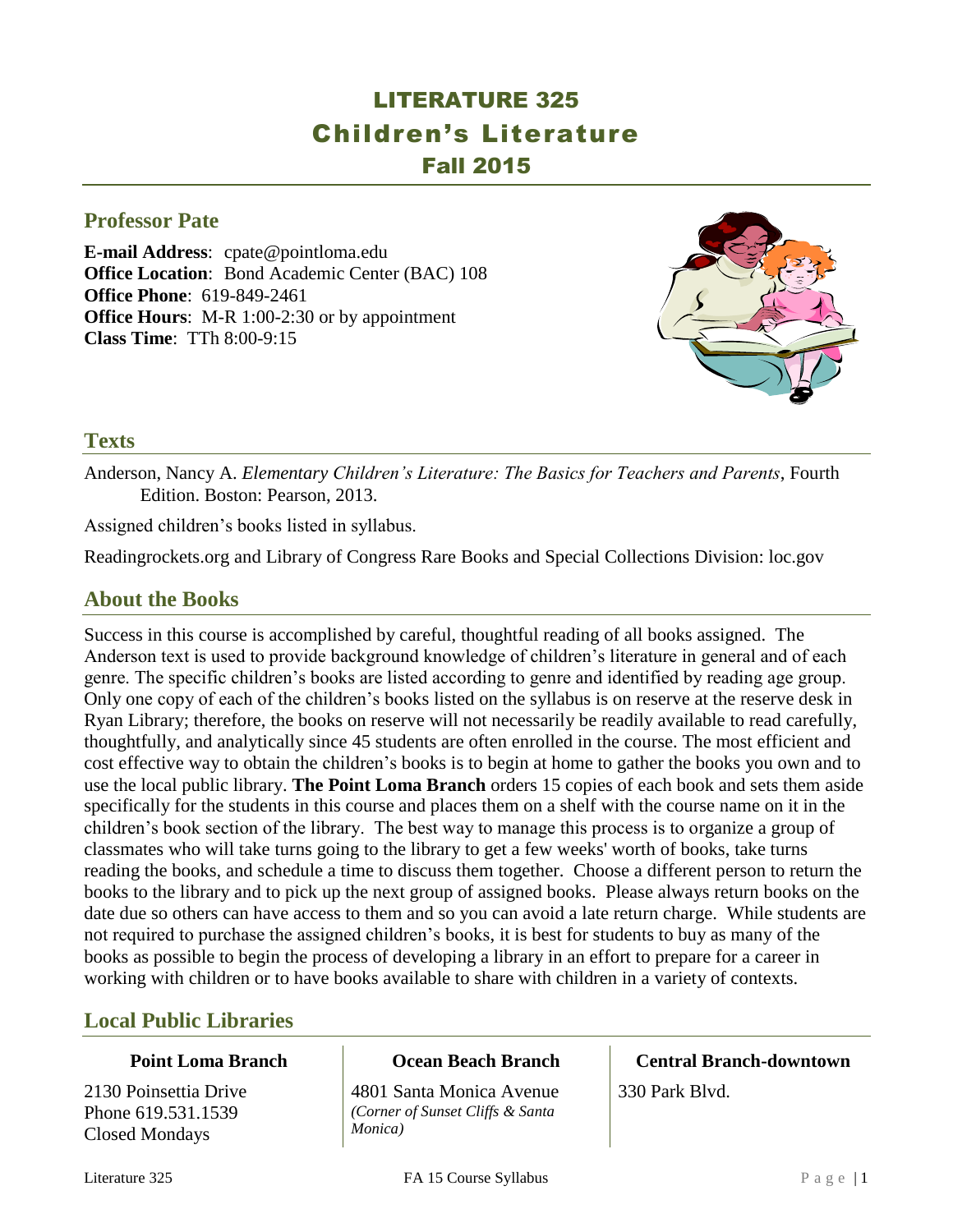# **Course Description**

This is an upper division literature course that offers a survey of classical and contemporary children's literature. It provides the historical background of children's literature as well as modern application of the literature. This course is taught as a literature course not a methods course; therefore, it provides an opportunity for students to read, analyze, synthesize, and develop and understanding of what quality children's literature is. It functions as an important literary foundation for students preparing to teach, to work with children in fields such as illustration, psychology, sociology, as a children's pastor, a children's worker, a parent, or in other fields requiring a basic knowledge of children's literature. While this course is focused on reading children's books, it is a **rigorous 3-unit upper division literature course** that supports the survey of human endeavors from a historical, cultural, linguistic, and philosophical perspective developing a critical appreciation of human expression in both artistic and literary forms.

### **Course Learning Outcomes**

#### *Students will be able to:*

- 1. Closely read (comprehension, analysis) and critically analyze (analysis) texts in their original languages and/or in translation. **(PLO 2,3, 5)**
- 2. Recall (knowledge), identify (knowledge), and use (application) fundamental concepts of literary study to read and discuss texts
	- a. Standard literary terminology
	- b. Modes/genres of literature
	- c. Elements of literary genres
	- d. Literary periods (dates, writers, characteristics, and important developments)
	- e. Contemporary critical approaches
	- f. Extra-literary research **(PLO 2, 3, 5)**
- 3. Analyze (analysis) the social, cultural, ethnic, gendered, and/or historical contexts of the works and their authors, and connect (synthesis, evaluation) the texts with their own lives. **(PLO 1)**
- 4. Create (synthesis, evaluation) detailed and informed textual analysis of literary works that analyze several of the fundamental concepts of literary study with mastery increasing beyond the 200 course level (**PLO l**).

# **Objective Domains**

### **Concepts and Conventions:**

Students analyze literary elements and structural features in significant classical, historical, and cultural narrative and expository children's literature from a variety of cultures. Students identify themes that evolve out of setting, plot events, characterization, cultural patterns, and symbols found in traditions and mythologies in both written and visual texts. Students analyze plot types, influence of setting, writing style, story structure, author's point of view and perspective in both fiction and non-fiction prose and in illustration. They identify and evaluate structural devices such as rhyme, metaphor, alliteration, onomatopoeia, simile, hyperbole, and personification in prose and poetry. They study authors and illustrators and analyze and evaluate the ways in which the written text and illustration function together.

#### **Genres:**

Students analyze the structure, organization, and purpose of texts in varying genres. They demonstrate an understanding of genre structures and the function of the literary elements within the genres in expository and narrative writing.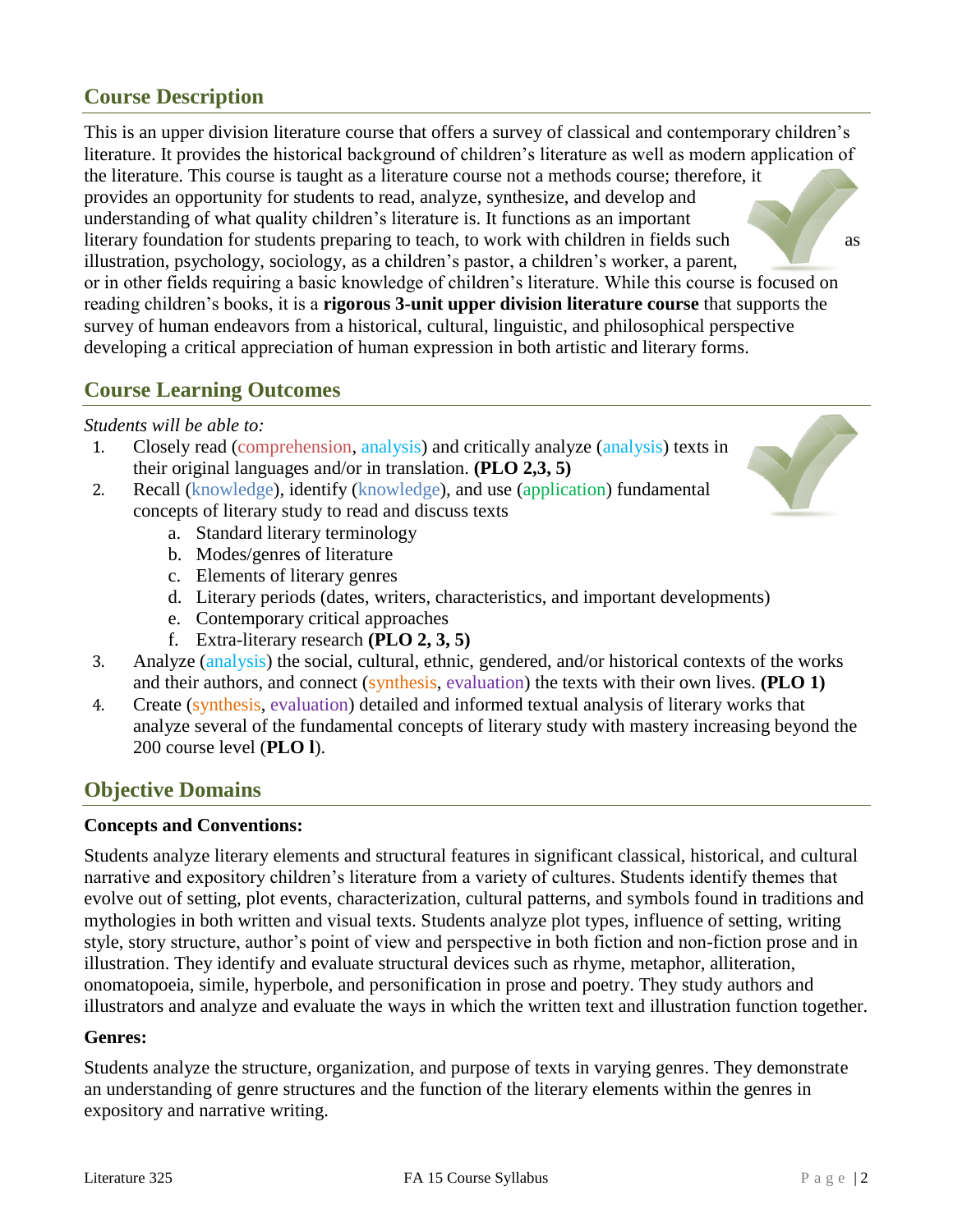### **Interpretation of Texts:**

Students "analyze both the implicit and explicit themes and interpret both literal and figurative meanings in texts, from a range of cultures and genres using textual support for inferences, conclusions, and generalizations they draw from any work" ("Standards of Program. . ." – a state document). Liberal Studies/Cross Disciplinary Studies majors, be sure to keep a copy of the syllabus for future reference and proof of completion of state requirements as stated in this syllabus.

# **To the Student**

#### **Responsibilities and Requirements:**

1. Literature comes to life when it is read well, thought about, and discussed among the readers. All students are expected to engage in this academic process and to contribute to class discussions since each contribution adds to other classmates' learning experiences as well as your professor's, and each contribution makes literature an even more meaningful, dynamic force in all of our lives.



- 2. Read all assigned readings and take notes on the readings by following the guidelines under "Reading for Quizzes and Tests" in this syllabus.
- 3. Log into Canvas to access our course materials and assignment and project descriptions.
	- Please use Chrome as your browser.
	- Go to [canvas.pointloma.edu.](http://canvas.pointloma.edu/)
	- Create a shortcut or bookmark to this site.
	- Log in with your PLNU username and password.
- 4. Take notes during class discussions. This practice enables you to engage in the process of learning more actively and fully, and the notes will assist you in preparing for the exams.
- 5. Use Times New Roman, size 12 font, for all written assignments.
- 6. Employ standard writing conventions for all written assignments. Submit only polished final drafts written in college level prose. All writers must rewrite, revise, and rewrite their texts as many times as needed to create clear, polished prose. Quality writing happens as a result of clear thinking and intentional, thoughtful, and thorough revising and rewriting.
	- Points will be deducted for misspelled words, incorrect grammar usage, sentence level problems, lack of focus, organization, development, and support. Please utilize the tutorial center or make an appointment with me if you need or desire objective feedback on your writing.
- 7. Cite all sources consulted or used for any assignment in your text. Use MLA documentation and list on a Works Cited page all works you cite in your paper.
- 8. Submit only authentic and original work. Using other people's ideas, work, or words as your own in any form will result in a failing grade for the assignment and for the course, and a report will be made to the Provost and placed in your academic file. See "Departmental Plagiarism Policy" below.

### **Departmental Plagiarism Policy**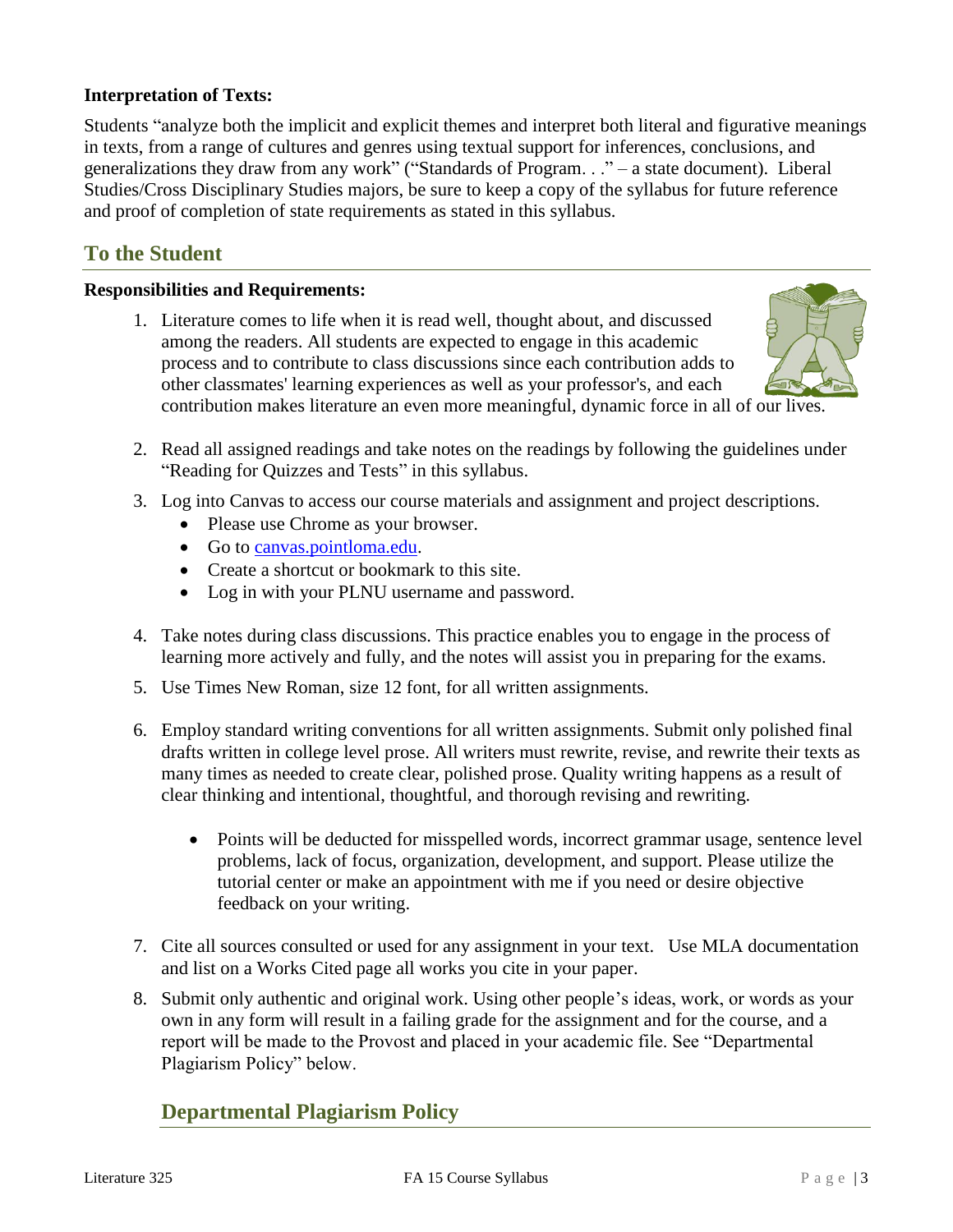The Department of Literature, Journalism, and Modern Languages deems intellectual and academic integrity critical to academic success and personal development; therefore, any unethical practice will be detrimental to the student's academic record and moral character. Students who present the work of others, which includes but is not limited to borrowing another student's work, buying a paper, copying work from the Internet, or using the thoughts or ideas of others as if their own (using information in a paper without citation), commit plagiarism. Students will be held accountable for plagiarized material whether the material was plagiarized intentionally or unintentionally. Plagiarized work will result in a failing grade for the assignment and for the course. A written report will be filed with the department chair and the area dean. The dean will review the report and submit it to the Provost and the Vice President for Student Development. It will then be placed in the student's academic file.

- 9. Practice academic honesty and integrity by doing your own work and by reading each assignment to prepare for the class activities, quizzes, and tests.
	- Both asking for and providing information to those who have not read the assignments are forms of academic dishonesty or cheating and reveal a lack of personal integrity. Please do not put yourself or other students in compromised, dishonest, unjust positions by asking another student what the story was about before a quiz when you have not read the book yourself or by providing the information to those who have not read.
- 10. Submit assignments on the dates specified in the syllabus or stated in class. Assignments turned in on time will be given credit. Late assignments or assignments turned in outside of class will earn no credit.
- 11. Six absences are the maximum number of absences allowed by the University for a 2-day-aweek course. Please see the *PLNU 2015-2016 Undergraduate Catalog*. A seventh absence will result in de-enrollment from this course.

# **Classroom Attire Policy**

The classroom is a professional workplace and a place where all students have the right to work efficiently and to think clearly without distraction. An academic environment free of visual distractions facilitates academic success. As a member of this academic community, each student has a responsibility to dress in a way that does not distract or detract from academic pursuit but rather to dress in a way that encourages and fosters academic thinking and concentration. Please be responsible and considerate of those in this academic and professional environment and dress in a way that facilitates academic success.

# **Technology in the Classroom**



Please turn off your cell phone and stow it away in your backpack, book bag, or purse before class begins and leave it in your bag throughout the class—unless I ask you to use it to complete an assignment in class. Technology may be used for taking notes, but you will need to sit in the front of the classroom, or it may be used to access e-books, but if it is used for purposes other than LIT 325 classroom work, it is no longer acceptable to use it in the classroom. Again, please be responsible for your actions and considerate of others in this professional and academic environment, and enable

yourself to engage fully in the course by keeping yourself free from distraction.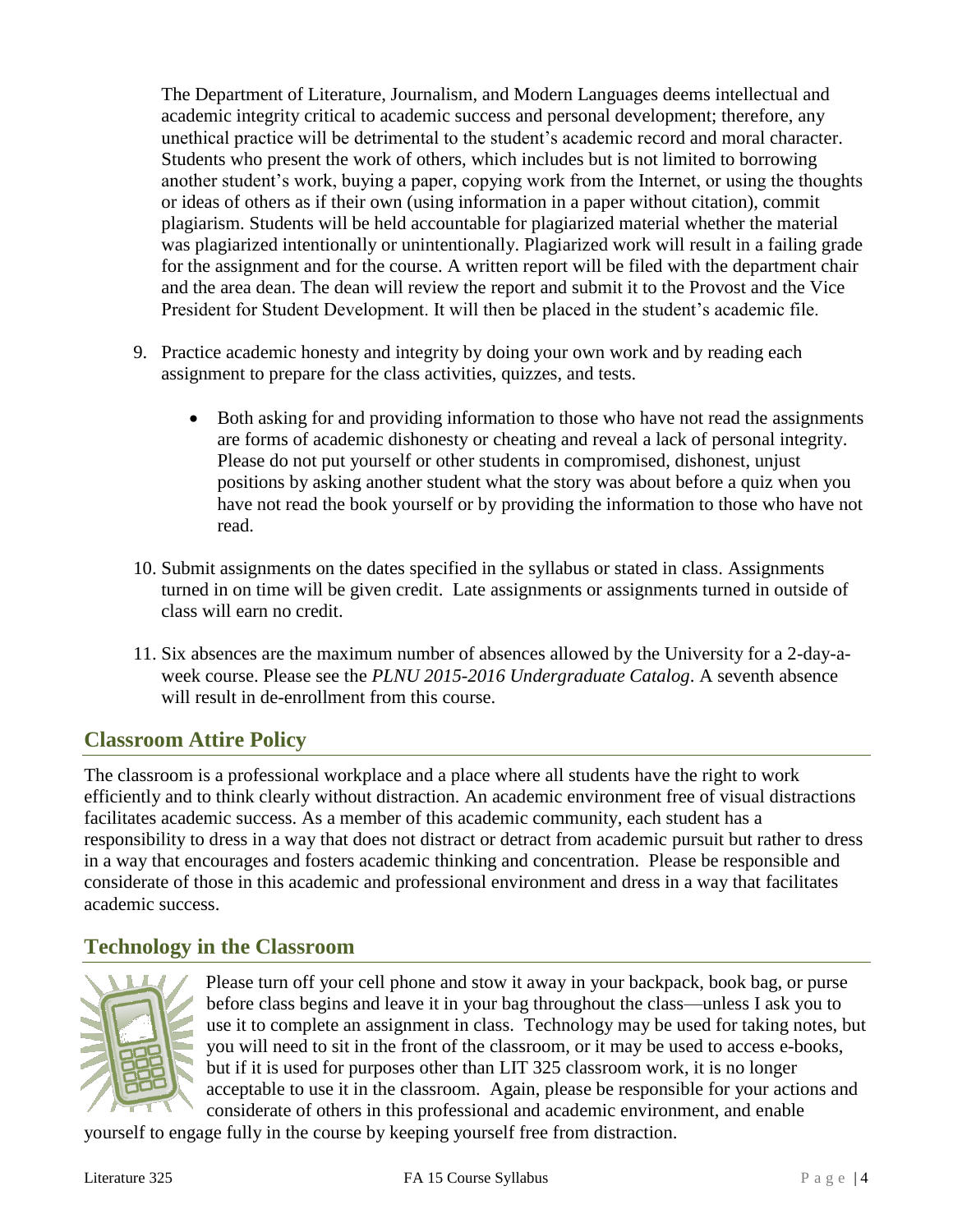# **Academic Accommodations**

All students are expected to meet at least the minimum standards for this course as set by the instructor. Students with learning disabilities who may need accommodations to meet the set standards should first discuss options and services available to them in the Academic Support Center (ASC) during the first two weeks of the semester. The ASC, in turn, will contact the professor with official notification and suggested classroom accommodations, as required by federal law. Approved documentation must be provided by the student and placed on file in the ASC prior to the beginning of the semester.

# **Quizzes and Tests**

Quizzes and tests will be given throughout the course on lecture content, discussion content, and required reading. Quizzes and tests may not be taken at a time other than scheduled class time unless arrangements are made **prior to** the test or quiz date.

### **Reading for Quizzes and Tests:**

Expect to be quizzed on each assigned reading. To properly prepare to take the quizzes and tests and to become a better prepared teacher, counselor, parent, etc., it is essential that you know the items listed below for each book. This information should be logged and stored in an electronic or hard copy file so that you can refer to it when preparing for tests and so that you will have it available to refer to in years to come. Your efforts will prove to have immediate and long term value.

### **Know the items listed below for each book:**

Identify and analyze the following literary elements:

- 1. Title, author, and illustrator of the book
- 2. Genre and, if appropriate, type of book within that genre (most are listed on the syllabus)
- 3. Fully describe the setting.
- 4. State the name of main character and describe the ways the main character contributes to the plot and theme. Are the characters believable, consistent, and can the reader identify with them? Follow and describe if and how the character changes. This will lead to the theme.
- 5. Identify the main plot events and note their significance to the character and the theme of the story.
- 6. Identify the plot type: cumulative, linear, episodic, or curricular, and analyze its movement.
- 7. Identify the text structure (rhetorical strategy)—compare/contrast, event/effect, problem/solution, or achievement of skill.
- 8. Summarize the story. A summary provides a brief answer to the question, what is the story about? This question can be answered in a couple of brief, concise statements that are inclusive enough to remind you of the significant events.
- 9. State the theme. Theme: In one complete sentence, answer the question, what point is the author making? The theme is the central meaning of the story the reader can apply to his or her life that naturally evolves out of the plot, characterization, and setting. The theme is a significant, meaningful, positive value statement about life and/or people with general applicability to a child's world. It will often have a "because" idea. The theme is not the topic, subject, or thematic concept of the book. For example, "love" is a topic, not a theme; however, "Unconditional and sacrificial love can empower a person to change" is a theme.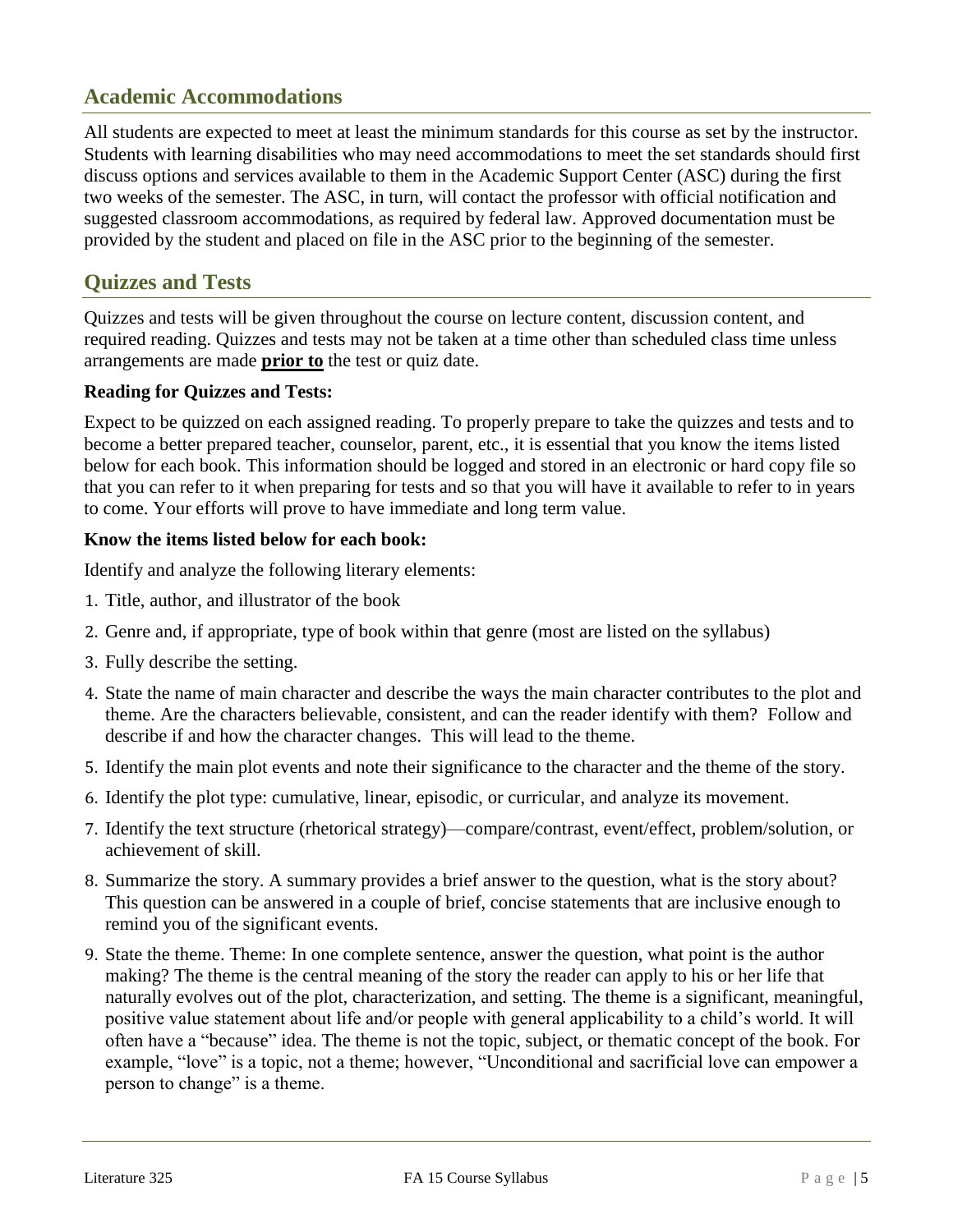# **Projects**

### **Sept. 15: Literacy Chronicle**

2 pages double spaced in Times New Roman size 12 font (20 points)

Spend time reflecting upon yourself as a reader from as early as you can remember. A conversation with a relative will likely jog your memory about when you began to read, what you read, where and how you liked to read, etc. When did you begin to read? How would you characterize yourself as a reader? What genres do you enjoy reading the most and why? (For a list of genres, please see p. 8 in the text. Science fiction is not listed as a specific genre, but it is a viable genre to choose.) Who is your favorite author/book and why? Have your reading preferences changed over the years? What has and does reading mean to you? Do you read for pleasure, for knowledge, for distraction, only when you have to? How has/does it affect you? (Has it been therapeutic, helped you address personal or social issues, or simply been for pleasure?) What significant insight, understanding, opportunity, or experience has come from your reading?

Organize your reflection chronologically, around periods in your life, or around themes. You will likely not address every question, but you also will likely go beyond the questions posed. Within your reading chronicle, describe one or two literacy anecdotes or significant reading experiences you remember. Provide a thoughtful conclusion at the end of your literacy chronicle.

### **Dates Vary: Group Genre and Literary Analyses and Individual Reflective Summary**

**Group Work** (40 points): Using chapters 2, 3, and the corresponding chapter and outline in Canvas that correspond to the genre of the children's book you have been assigned, analyze the children's book through the structures those resources provide. Bring to class a handout that contains your group's introduction to the author and/or illustrator, genre and literary analyses of the children's book and questions for the class to discuss your book. (15 minute presentation/discussion) **Individual Written Response:** Reflect upon how you received the text, for what you are grateful regarding the text and the author/illustrator, and what the text has added to and/or challenged your thinking, your understanding, and how it has changed you. Provide a typed individual one page summary of your reflection. A guide to this analysis is located in Canvas under "Modules."

### **Sept. 24: Story Map of Assigned Cinderella Story and Reflection** (15 points)**:**

Create a story map for the Cinderella story you have been assigned. This is an individual assignment that must be typed. Please see the format for the story map on p. 38 and follow that format. Write two paragraphs at the bottom of your story map that reflect on the following:

- 1. What did completing the story map add to your reading experience and your level of comprehension and why?
- 2. Along with what you experienced, how might a child benefit from completing a story map for a book?

### **Nov. 19 Character Arc of Brian** (15 points):

*A handout for this assignment will be distributed and discussed in class.*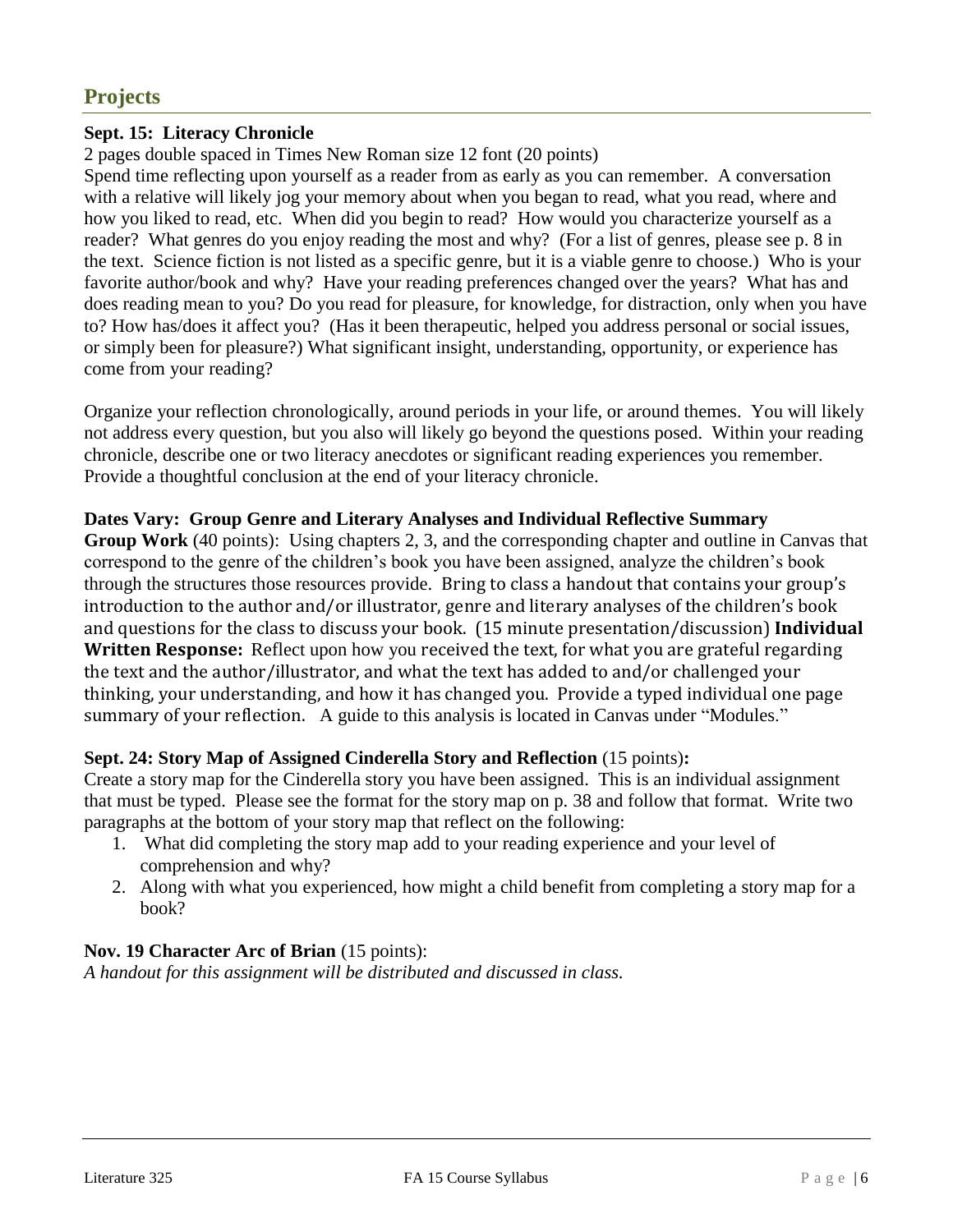# **Course Assignment and Grading Approximations**

# **Perspective**

In response to my reading *Teaching and Christian Practices: Reshaping Faith and Learning* this summer, I have removed the collection of creation myths and four chapter books from the syllabus in an effort to implement a change in perspective about reading and to enable us to move from reading as consumers to reading charitably in Christian love. This requires us to read with thoughtful contemplation which requires that we take time to reflect on the reading. Be willing to receive the text with humility, vulnerability, and be changed by it. Reread it to more fully understand it, and be grateful for what the author/illustrator has given us. One of the ways we will practice this together is to work in pairs, lead and participate in discussions, and share our reading perspectives and experiences.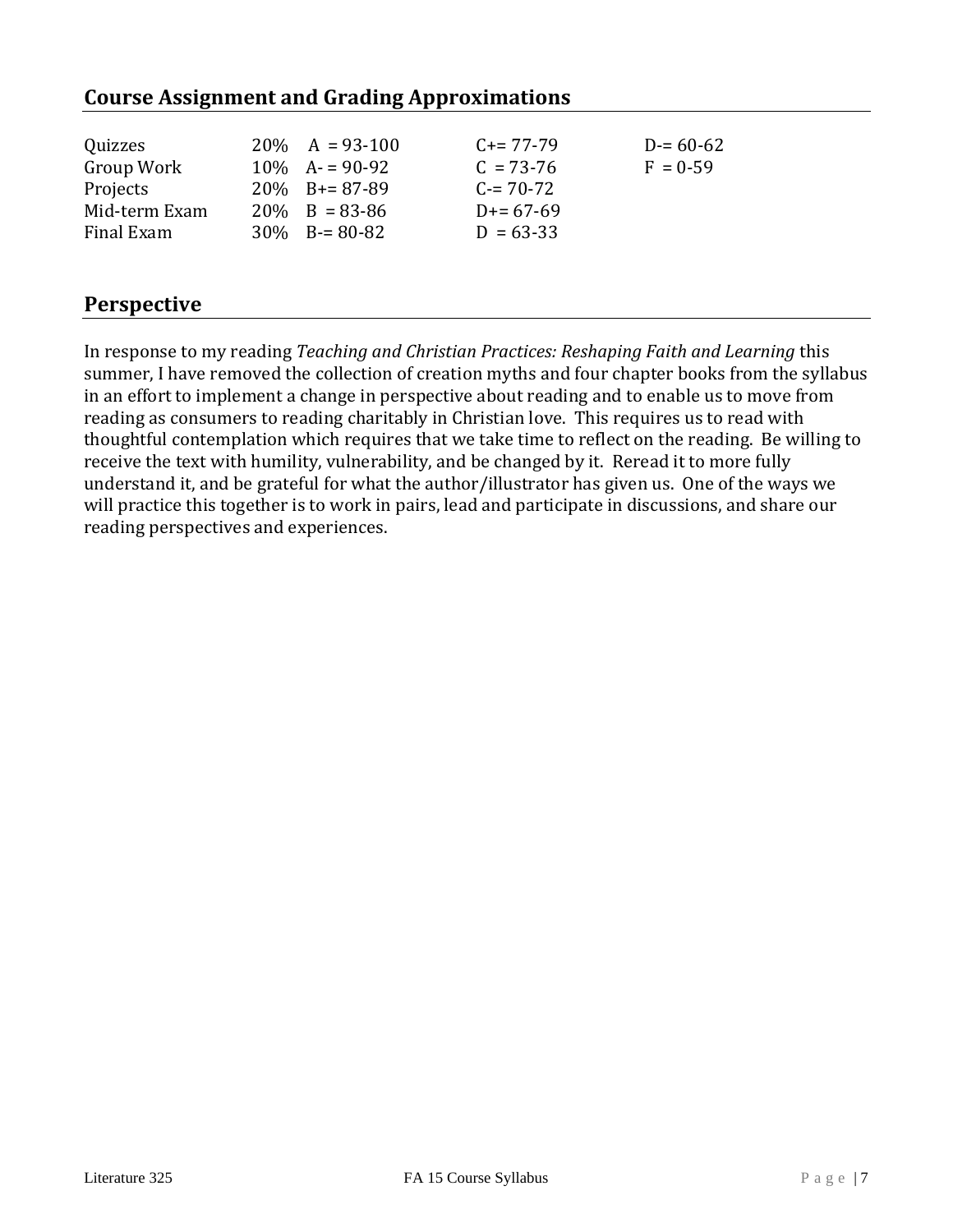



### **CHILDREN'S LITERATURE**

### **Tentative Schedule**

| <b>DATE</b>                        | <b>TOPIC</b>                                                            | <b>READING ASSIGNMENTS</b>                                                                                                                                                                                                                                                                                                                                                                                                                                                                                       |
|------------------------------------|-------------------------------------------------------------------------|------------------------------------------------------------------------------------------------------------------------------------------------------------------------------------------------------------------------------------------------------------------------------------------------------------------------------------------------------------------------------------------------------------------------------------------------------------------------------------------------------------------|
| <b>Thursday</b><br>Sept. 3         | <b>Introduction to</b><br>Children's<br><b>Literature</b>               | Please begin today to collect the books listed below. Use the<br>"Reading for Quizzes and Tests" section as your guide for reading<br>and taking notes on the books. Read the (I) intermediate and the<br>(A) advanced books ahead of schedule because, in many cases, you<br>will not be able to read through them in one evening. Take<br>thorough and careful notes when you read since you will be<br>expected to recall the content of the stories on the days in which we<br>talk about the book in class. |
| <b>Tuesday</b><br>Sept. 8          | <b>Children's</b><br>literature and<br>early Sunday<br><b>School</b>    | <b>Chapter 1 "Introduction to the World of Children's Literature"</b><br>Look online for Spiritual Milk for Boston Babes in Either England<br>and A Little Pretty Pocketbook online or on reserve in the library.<br>Read a good portion of each one.                                                                                                                                                                                                                                                            |
| <b>Thursday</b><br><b>Sept. 10</b> | <b>Visual Literacy</b>                                                  | <b>Chapter 2 "Elements of Quality Children's Literature"</b><br><b>Chapter 3 "The Art of Illustration"</b><br>Potter, Beatrix. The Tale of Peter Rabbit. (P)<br>(Please bring a copy to class and make sure the text and illustrations<br>both are by Potter.)<br>Added Class Content: Randolph Caldecott and Kate Greenaway                                                                                                                                                                                     |
| <b>Tuesday</b><br><b>Sept. 15</b>  | <b>Visual Literacy</b><br>continues<br><b>Literacy Chronicle</b><br>Due | McCloskey, Robert. Make Way for Ducklings. (P)<br>Keats, Ezra Jack. The Snowy Day. (P)<br>Carle, Eric. The Very Hungry Caterpillar. (P)                                                                                                                                                                                                                                                                                                                                                                          |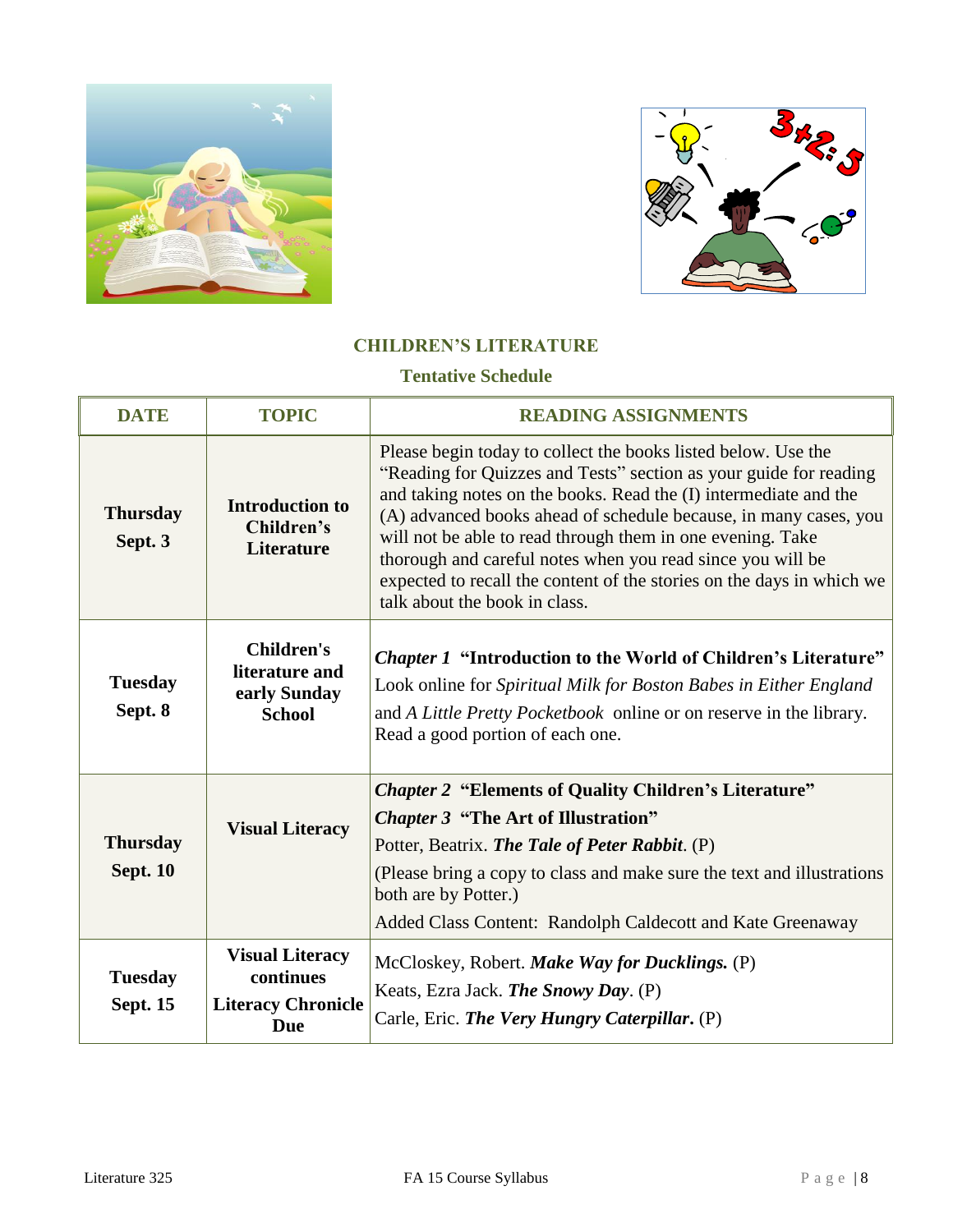| <b>DATE</b>                        | <b>TOPIC</b>                                                                                                                                     | <b>READING ASSIGNMENTS</b>                                                                                                                                                                                                                                                                                                                                                       |
|------------------------------------|--------------------------------------------------------------------------------------------------------------------------------------------------|----------------------------------------------------------------------------------------------------------------------------------------------------------------------------------------------------------------------------------------------------------------------------------------------------------------------------------------------------------------------------------|
| <b>Thursday</b><br><b>Sept. 17</b> | <b>Folk Tales</b><br><b>Creation Stories</b><br><b>Greek Myths and</b><br><b>Fables</b><br>Please bring a copy<br>of Aesop's Fables<br>to class. | <b>Chapter 5 "Traditional Literature"</b><br>Ingri and Edgar Parin D'Aulaire. D'Aulaires' Book of Greek Myth<br>$(I-A)$<br>Study the Family Tree and read to 49, 70-75, 132-147, 158-161,<br>182-189<br><b>Aesop's Fables.</b> Read at least 10 fables of your choice                                                                                                            |
| <b>Tuesday</b><br>Sept. 22         | <b>Folklore</b> (folk<br>tales) Mother<br><b>Goose and Nursery</b><br><b>Rhymes</b><br>Please bring a<br>book of nursery<br>rhymes to class.     | Lobel, Arnold. <i>Lobel's Book of Mother Goose</i> (P)<br>Toy books<br>Ahlberg, Janet and Allan. The Jolly Postman or The Jolly Pocket<br>Postman. Each Peach Pear Plum. (P)                                                                                                                                                                                                     |
| <b>Thursday</b><br><b>Sept. 24</b> | <b>Folk Tales</b><br><b>Cinderella Story</b><br><b>Map Due</b>                                                                                   | Brown, Marcia and Charles Perrault. Cinderella.<br>San Souci, Robert D. The Talking Eggs. (I) African American -<br>Jerry Pinkney illustrator<br>Bring assigned Cinderella story to class with completed Story Map                                                                                                                                                               |
| <b>Tuesday</b><br><b>Sept. 29</b>  | <b>Folk Tales</b><br><b>Quizzes on</b><br>children's books<br>begin today.                                                                       | <b>Cumulative Tale</b><br>Aardema, Verna. Why Mosquitoes Buzz In People's Ears. (P) West<br>African Leo and Diane Dillon illustrators<br><b>Beast Tales</b><br>Young, Ed. Lon Po Po. (P) Chinese Little Red Riding hood<br>Brown, Marcia. Once a Mouse. (P) India<br><b>Magic and Wonder Tale</b><br>Brown, Marcia. Stone Soup. (P) French (Match the author with the<br>title.) |
| <b>Thursday</b><br><b>Oct. 1</b>   | <b>Folk Tales</b>                                                                                                                                | <b>Magic and Wonder Tales</b><br>dePaola, Tomie. Strega Nona. (P) Italian<br><b>Quest Tales</b><br>de Paola, Tomie. The Clown of God. (P) Italian<br>Demi. (Charlotte Dumaresq Hunt) The Empty Pot. (P) Chinese<br>McDermott, Gerald. Arrow to the Sun. (P) Native American Indian                                                                                               |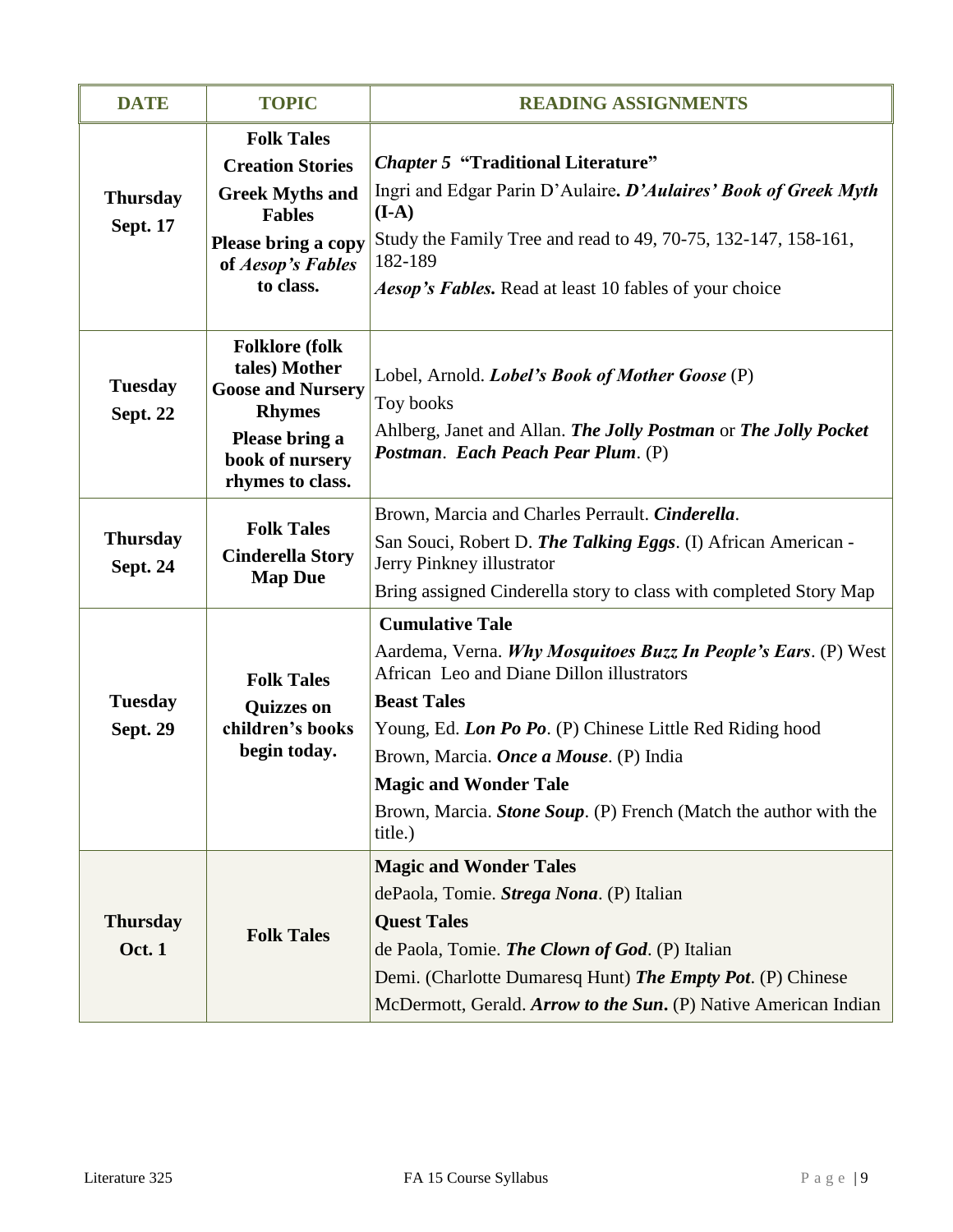| <b>DATE</b>                       | <b>TOPIC</b>                                                                                                | <b>READING ASSIGNMENTS</b>                                                                                                                                                                                                                                                                                                                                                                                                |
|-----------------------------------|-------------------------------------------------------------------------------------------------------------|---------------------------------------------------------------------------------------------------------------------------------------------------------------------------------------------------------------------------------------------------------------------------------------------------------------------------------------------------------------------------------------------------------------------------|
| <b>Tuesday</b><br>Oct. 6          | <b>Concept Books</b>                                                                                        | <b>Chapter 4 "Early Childhood Books" and</b><br><b>Chapter 12 "Informational Books"</b><br><b>Alphabet Books, Counting Books</b><br>Bert Kitchen. Animal Alphabet. (P)<br>(This book is currently out of print, but our library and others have<br>it, so please look for it.)<br>Anno, Mitsumasa. Anno's Counting Book. (P)<br><b>Wordless Book</b><br>Spier, Peter. <i>Noah's Ark</i> . (P) Complete Story Map in class |
| <b>Thursday</b><br><b>Oct. 8</b>  | <b>Poetry</b><br>Please bring a copy<br>of Where the<br><b>Sidewalk Ends to</b><br>class.                   | <b>Chapter 13 "Poetry and Verse"</b><br>Hall, Donald. The Oxford Illustrated Book of American Children's<br>Poems. (P) Feature poet: Nikki Giovanni<br>Silverstein, Shel. Where the Sidewalk Ends. (P)                                                                                                                                                                                                                    |
| <b>Tuesday</b><br><b>Oct. 13</b>  | <b>Midterm</b>                                                                                              | Min.105 objective questions<br>(Approx. 20% of semester grade)                                                                                                                                                                                                                                                                                                                                                            |
| <b>Thursday</b><br>Oct. 15        | <b>Fantasy</b><br><b>Original Tales--</b><br><b>Beginning of</b><br><b>Modern Fantasy</b><br>and Fiction    | <b>Chapter 6 "Modern Fantasy"</b><br>Andersen, Hans Christian <i>The Emperor's New Clothes</i> . (P) various<br>illustrators and bring the one you find to class<br><b>Literary Tale</b><br>Thurber, James. Many Moons. (P) Louis Slobodkin illustrator                                                                                                                                                                   |
| <b>Tuesday</b><br><b>Oct. 20</b>  | <b>Fantasy</b> in<br><b>Miniature World</b><br><b>Character Arc Due</b>                                     | Banks, Lynne Reid. <i>Indian in the Cupboard</i> . (I-A) Chaps. 1-8                                                                                                                                                                                                                                                                                                                                                       |
| <b>Thursday</b><br><b>Oct. 22</b> |                                                                                                             | Banks, Lynne Reid. <i>Indian in the Cupboard</i> . (I-A) Chaps. 9-16                                                                                                                                                                                                                                                                                                                                                      |
| <b>Tuesday</b><br>Oct. 27         | <b>Talking Animal</b><br><b>Fantasy and Magic</b>                                                           | <b>Chapter 7 "Animal Fantasy"</b><br>Steig, William. Sylvester and the Magic Pebble. (P)<br>Cannon, Janell. Stellaluna. (I)                                                                                                                                                                                                                                                                                               |
| <b>Thursday</b><br>Oct. 29        | <b>High Fantasy</b><br><b>Time Slip</b><br><b>Talking Animal</b><br><b>Christianity in the</b><br>classroom | Lewis, C.S. The Lion, The Witch and the Wardrobe. (A)<br>Chaps. I-IX                                                                                                                                                                                                                                                                                                                                                      |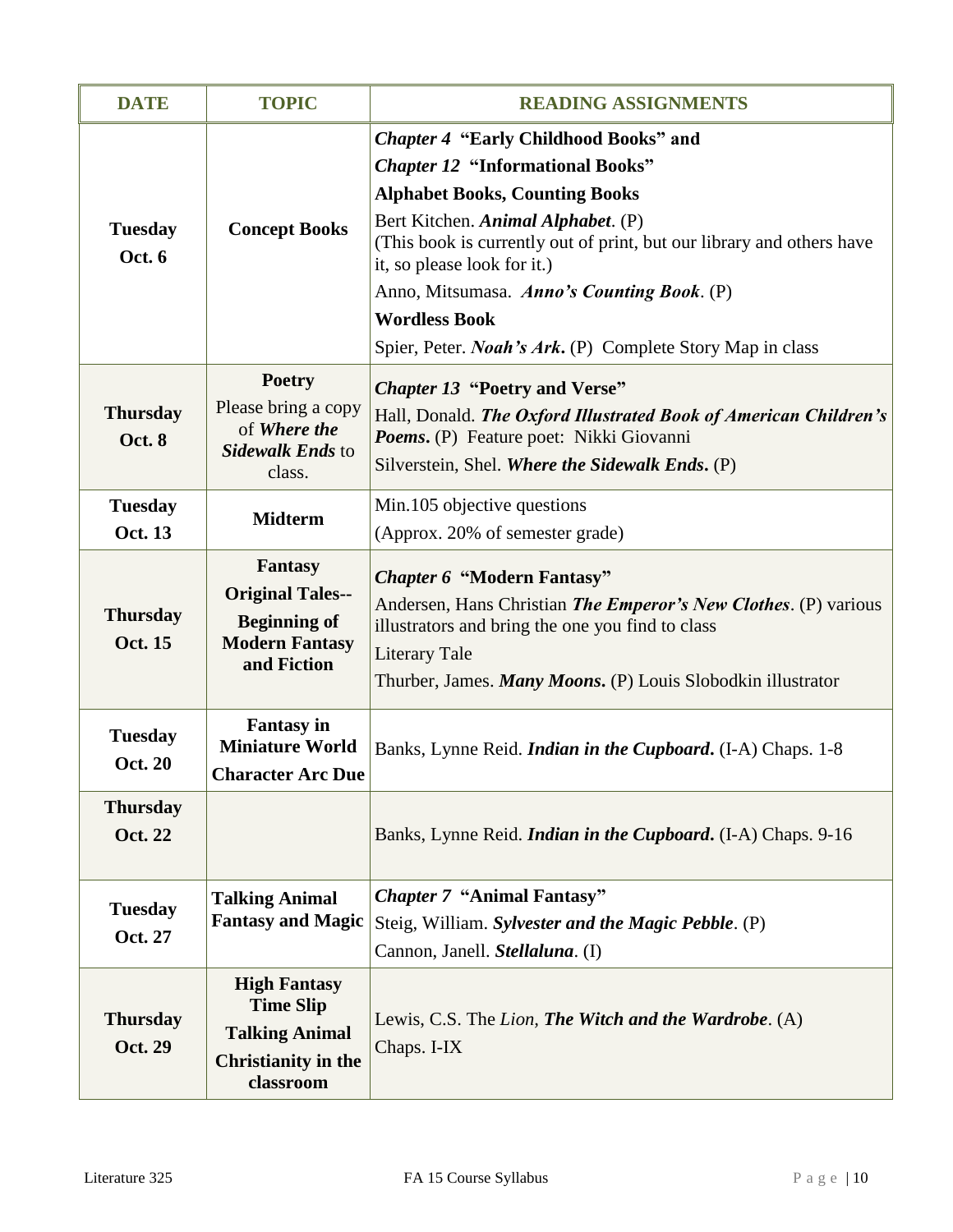| <b>DATE</b>                       | <b>TOPIC</b>                                                                                  | <b>READING ASSIGNMENTS</b>                                                                                                                                                                                                                                                                                                                                   |
|-----------------------------------|-----------------------------------------------------------------------------------------------|--------------------------------------------------------------------------------------------------------------------------------------------------------------------------------------------------------------------------------------------------------------------------------------------------------------------------------------------------------------|
| <b>Tuesday</b><br><b>Nov. 3</b>   |                                                                                               | Lewis, C.S. The Lion, The Witch and the Wardrobe. (A)<br>Chaps. X-XVII                                                                                                                                                                                                                                                                                       |
| <b>Thursday</b><br><b>Nov. 5</b>  | <b>Contemporary</b><br><b>Realistic Fiction</b>                                               | <b>Chapter 9 "Contemporary Realistic Fiction"</b><br>Yolen, Jane. Owl Moon. (P) John Schoenherr, illustrator<br>Bemelmans, Ludwig. <i>Madeline</i> (P)<br>Allard, Harry. <i>Miss Nelson Is Missing</i> . (P) James Marshall,<br>illustrator                                                                                                                  |
| <b>Tuesday</b><br><b>Nov. 10</b>  | <b>Realistic Fiction</b>                                                                      | Paterson, Katherine. Bridge to Terabithia. (A) Chaps. 1-6                                                                                                                                                                                                                                                                                                    |
| <b>Thursday</b><br><b>Nov. 12</b> |                                                                                               | Paterson, Katherine. <i>Bridge to Terabithia</i> . (A) Chaps. 7-13                                                                                                                                                                                                                                                                                           |
| <b>Tuesday</b><br><b>Nov. 17</b>  | <b>Realistic Fiction</b><br><b>Adventure</b>                                                  | Paulson, Gary. <i>Hatchet</i> . (A) Chaps. 1-9                                                                                                                                                                                                                                                                                                               |
| <b>Tuesday</b><br><b>Nov. 19</b>  |                                                                                               | <b>Character Arc Due</b> Paulson, Gary. <i>Hatchet</i> . (A) Chaps. 10-Epilogue                                                                                                                                                                                                                                                                              |
| <b>Tuesday</b><br><b>Nov. 24</b>  | <b>Historical Fiction</b><br>and Multicultural<br>1947                                        | <b>Chapter 8 "Culturally Diverse Literature"</b><br>Lord, Bette Bao. In the Year of the Boar and Jackie Robinson. (I)                                                                                                                                                                                                                                        |
| <b>Tuesday</b><br><b>Dec. 1</b>   | <b>Historical Fiction</b><br>1800s<br><b>American History</b>                                 | <b>Chapter 10 "Historical Fiction"</b><br>Hall, Donald. Ox-cart Man. (P) Barbara Cooney illustrator<br>Floca, Brian. <i>Locomotive</i> . (P)                                                                                                                                                                                                                 |
| <b>Thursday</b><br>Dec. 3         | <b>Historical Fiction</b><br>1933<br><b>The Great</b><br><b>Depression</b>                    | Taylor, Mildred D. Roll of Thunder, Hear My Cry. (A)<br>Author's Notes-Chap. 6                                                                                                                                                                                                                                                                               |
| <b>Tuesday</b><br><b>Dec. 8</b>   |                                                                                               | Taylor, Mildred D. Roll of Thunder, Hear My Cry. (A)<br>Chaps. 7-12                                                                                                                                                                                                                                                                                          |
| <b>Thursday</b><br>Dec. 10        | <b>Biography</b><br><b>Sitting Bull</b><br>1831-1890<br><b>Eleanor Roosevelt</b><br>1884-1962 | <b>Chapter 11 "Biography and Autobiography"</b><br>Biographies/Autobiographies<br>Biographies of the 19th and 20 <sup>th</sup> Century<br>Adler, David. A Picture Book of Sitting Bull. (P-I) Samuel Byrd<br>illustrator<br>Adler, David. A Picture Book of Eleanor Roosevelt. (P-I) Robert<br>Casilla illustrator<br>Cooney, Barbara. <i>Eleanor.</i> (P-I) |